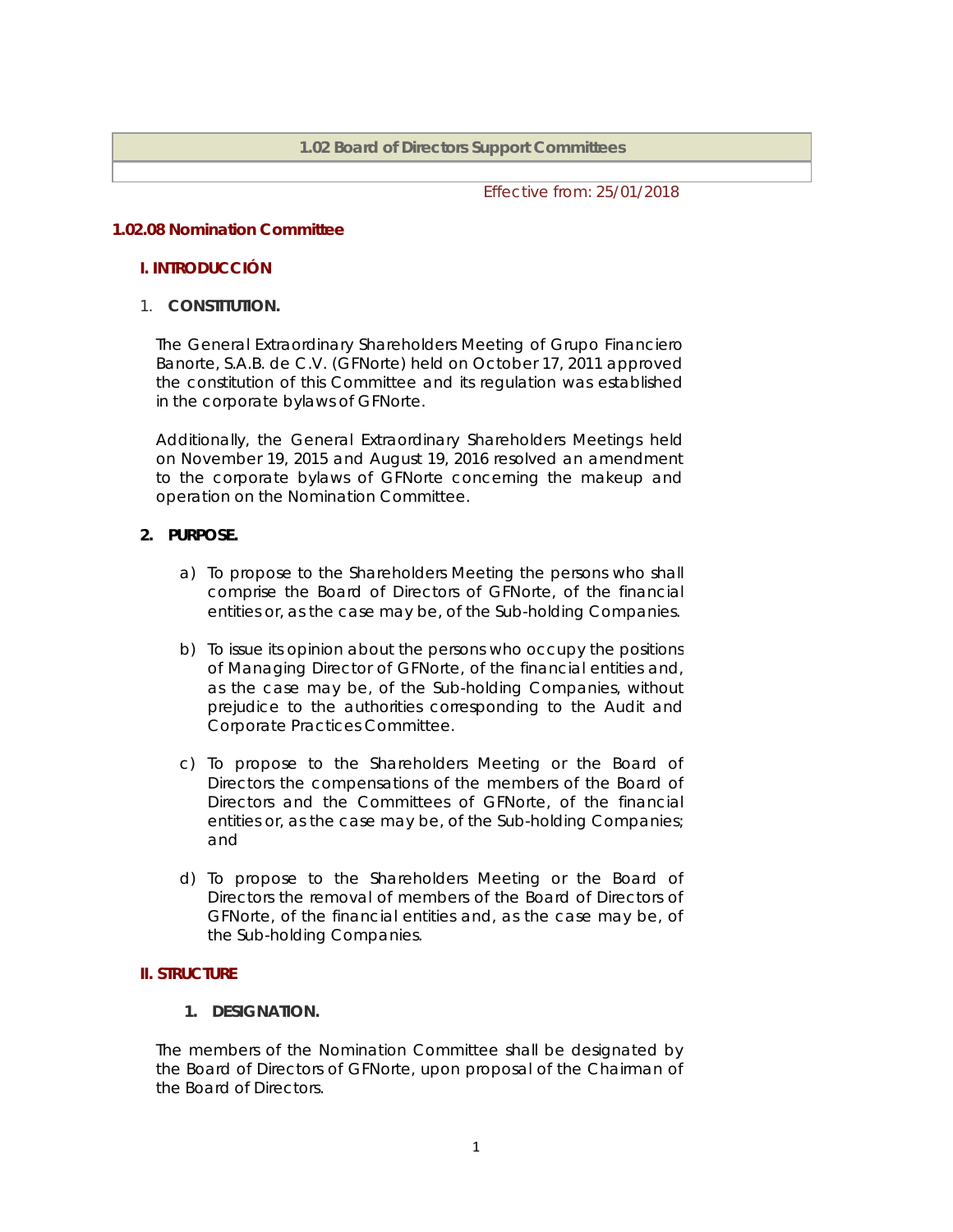The members of the nomination Committee shall designate the Committee Secretary, who may or may not be a member thereof.

# **2. MAKEUP.**

The Nomination Committee shall be comprised of 7 (seven) members, who shall be members of the Board of Directors, of which 4 (four) shall be independent directors and one shall be the Chairman of the Board of Directors who shall preside over the Nomination Committee.

On July 21, 2016, the Board of Directors of GFNorte approved the designation of the members of the Nomination Committee, being comprised as follows:

| <b>NOMINATION COMMITTEE</b>      |                      |
|----------------------------------|----------------------|
| Carlos Hank González             | Chairman             |
| Juan Antonio González Moreno     | Member               |
| José Marcos Ramírez Miquel       | Member               |
| Everardo Elizondo Almaguer       | Independent Member   |
| José Antonio Chedraui Eguía      | Independent Member   |
| Alfonso de Angoitia Noriega      | Independent Member   |
| Thomas Stanley Heather Rodríguez | Independent Member   |
| Héctor Ávila Flores              | Non-Member Secretary |

# **3. TERM.**

The members of the Nomination Committee shall be designated for an undefined term until their participation as a member of the Board of Directors of GFNorte ends, or when such collegiate body approves the designation of new Committee members.

# **4. CHAIRMAN.**

The Chairman of the Nomination Committee shall be designated by the Board of Directors of GFNorte, and shall have the following functions and authorities:

- a) Call Committee meetings through the Secretary.
- b) Submit to the corresponding Shareholders Meetings the proposal of makeup of the Boards of Directors of GFNorte, of the financial entities and, as the case may be, of the Subholding Companies.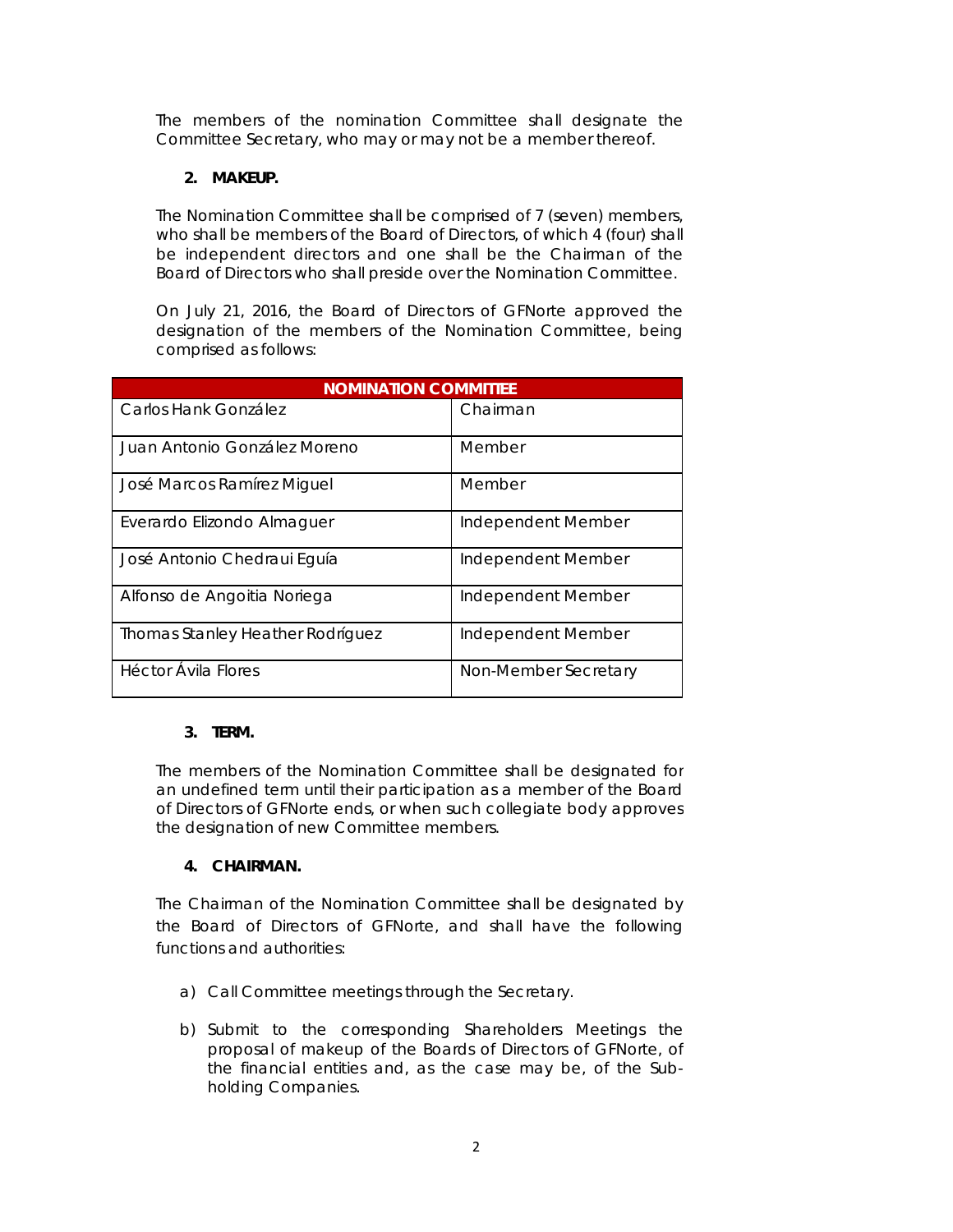- c) Submit to the corresponding Boards of Directors the opinion of the Committee on the persons who will occupy the positions of Managing Director of GFNorte, the financial entities and, as the case may be, the Sub-holding Companies.
- d) Submit to the Shareholders Meeting or the corresponding Board of Directors the proposal of compensation of members of the Board of Directors and of the Committees of GFNorte, of the financial entities or, as the case may be, the Sub-holding Companies.
- e) Submit to the Shareholders Meeting or to the corresponding Board of Directors the removal of members of the Board of Directors of GFNorte, the financial entities and, as the case may be, the Sub-holding Companies.

# **5. SECRETARY.**

The Secretary may or may not be a member of the Committee and shall be designated by the members of the Nomination Committee.

The Secretary shall have the following functions and authorities:

- a) Prepare the call and agenda of the matters to be transacted at the meeting, as indicated by the Chairman of the Committee.
- b) Send the calls and the agenda to each Committee member.
- c) Verify that the required quorum is present.
- d) Collect the quorum votes and ensure that vote operation rules are respected.
- e) Prepare minutes of the meeting.
- f) Obtain the signatures of each person present at the meeting in the attendance list.

#### **III. OPERATION**

#### **1. MEETINGS**

The committee shall hold meetings every year before the holding of the General Annual Ordinary Shareholders Meetings of GFNorte, of the financial entities of the Financial Group and of the Sub-holding Companies. Likewise, it may hold extraordinary meetings.

Committee members may pass resolutions without holding a meeting, as long as they are confirmed in writing or by email at the most recent address registered by Committee members with the Secretary. These resolutions shall be valid as long as they are passed by majority vote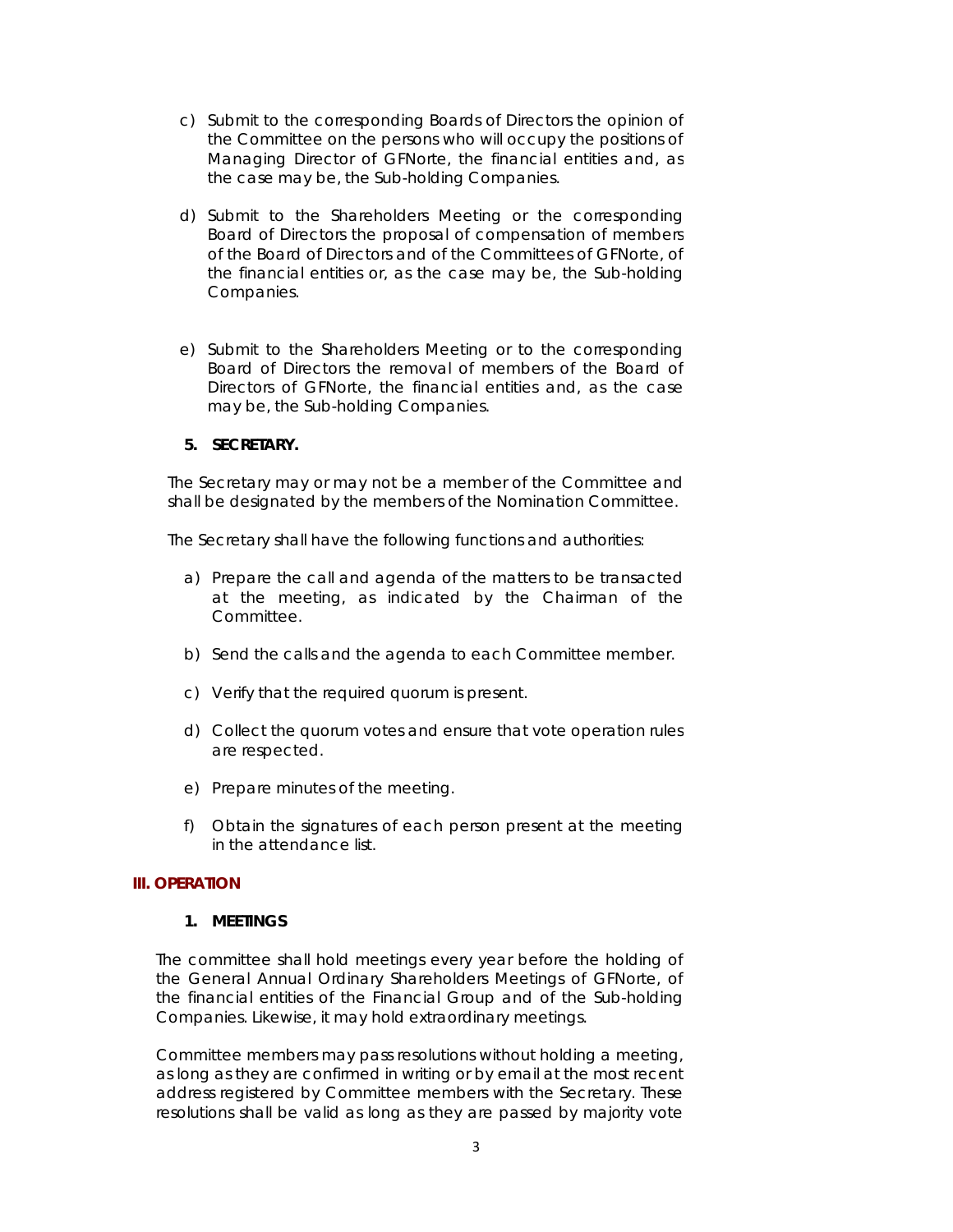of members. The resolution of these matters shall be informed at the next Committee meeting.

# **1. CALLS.**

Calls for meetings shall be sent to Committee members at least 5 (five) business days before the date of such meetings by email at the most recent address such addressees shall have registered with the Secretary, or upon written notice.

The information related to the meeting shall be sent for analysis at least 5 (five) business days before the date of such meeting. In the event that there is additional information that is deemed relevant, the same may be provided during the meeting.

# **2. AGENDA.**

The agenda of meetings shall be decided by the Chairman of the Committee. Committee members may submit to the consideration of the Chairman any matters to be included in the agenda.

# **3. QUORUM.**

Committee meetings shall be validly held when a majority of Committee members are present at the meeting.

If there is no quorum, a new meeting shall be called, which shall be held in the place, date and time stated in a new call, which shall follow the same process as the previous one.

In case of absence of the Secretary, the Chairman shall designate, from among present Committee members, the Secretary for such particular meeting.

# **4. VOTES.**

Committee members shall have the right to speak and to vote. If the Committee Secretary is not a member, he shall have no right to speak or to vote.

Committee resolutions shall be passed by majority vote of the present members. The Chairman shall have a casting vote in the event of a tie.

Members who have a conflict of interests on any matter of the agenda shall not participate in the discussion and vote related to such matter.

# **5. MINUTES.**

The holding of meetings, the transaction of the items of the agenda and resolutions passed by the Committee, shall be evidenced in minutes duly prepared by the Chairman and the Secretary, as well as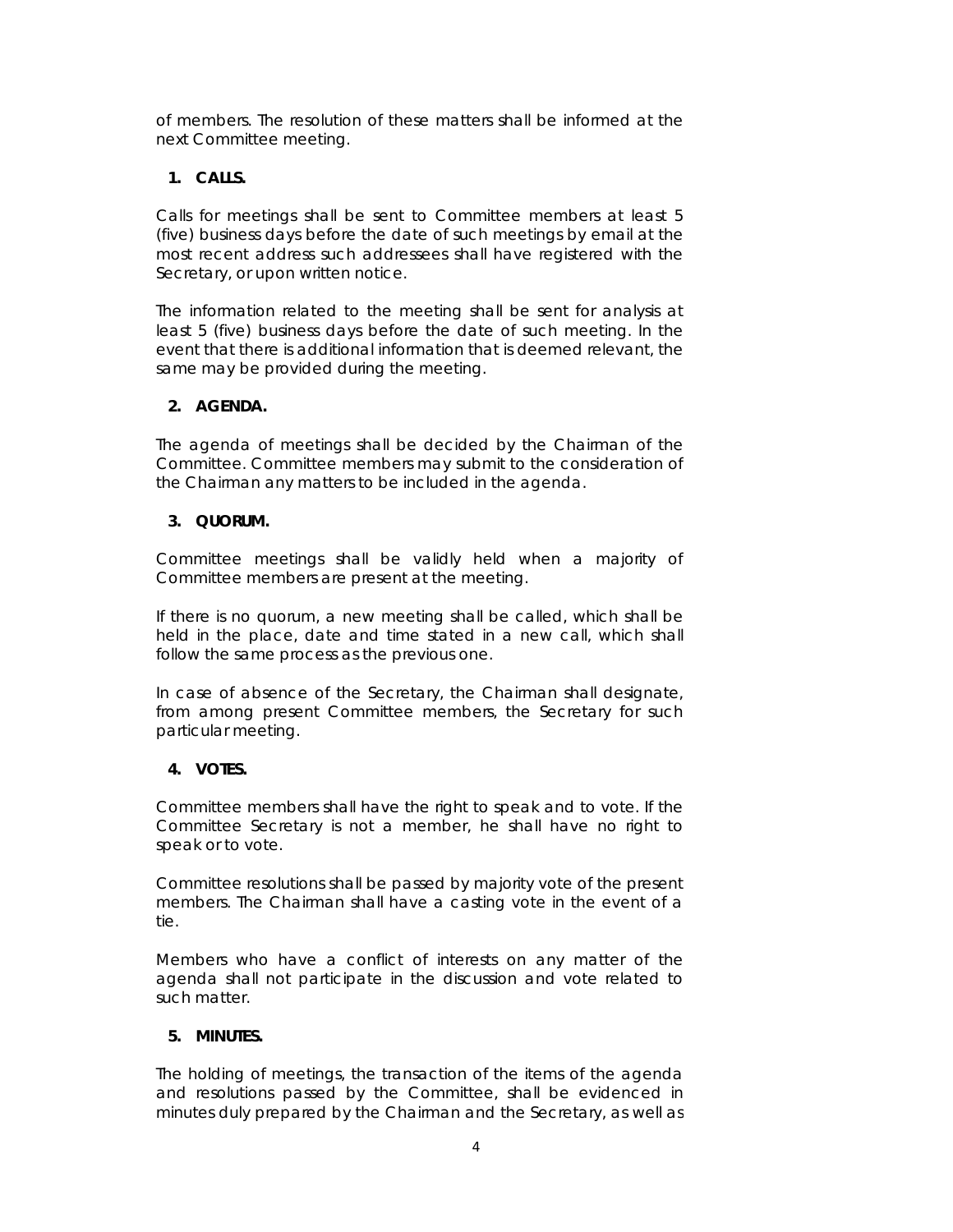any abstention by any member from participating in the resolution of any of the items of the agenda because he has any conflict of interest on the particular matter.

Minutes shall include the following information:

- a) Place, date and time of the meeting.
- b) Members and guests present at the meeting.
- c) Agenda.
- d) Transaction of the items of the agenda and resolutions and/or agreements passed by the Committee in that respect.
- e) Persons responsible for the performance or enforcement of the resolutions passed by the Committee.
- f) Vote abstentions because of conflict of interest, if any, and particular votes upon request of the interested party.
- g) Signatures of the Chairman and Secretary of the meeting.

#### **IV. DUTIES AND FUNCTIONS**

Each Committee member has a duty of diligence, therefore, he must:

- a) Be informed and prepared for Committee meetings.
- b) Assess the capacity of Director and Managing Director Candidates.
- c) Select Director Candidates and submit to the approval of Shareholders Meetings or Boards of Directors the designation thereof, as applicable.
- d) Issue his opinion to the respective Boards of Directors concerning the designation of Managing Directors of the corresponding companies.

Each Committee member has a duty of loyalty, therefore, he must:

- a) Make decisions avoiding conflicts of interest.
- b) Disclose any information which, by virtue of its nature or impact, is required to be known by the Committee to make its decisions.

Best efforts shall be used to promote dignity, equality, inclusion and diversity (gender, race, nationality, culture, beliefs, language, marital status, ideology, political opinions or any other personal, physical or social condition) and to prevent discrimination at all times. In that respect, the following principles shall be respected: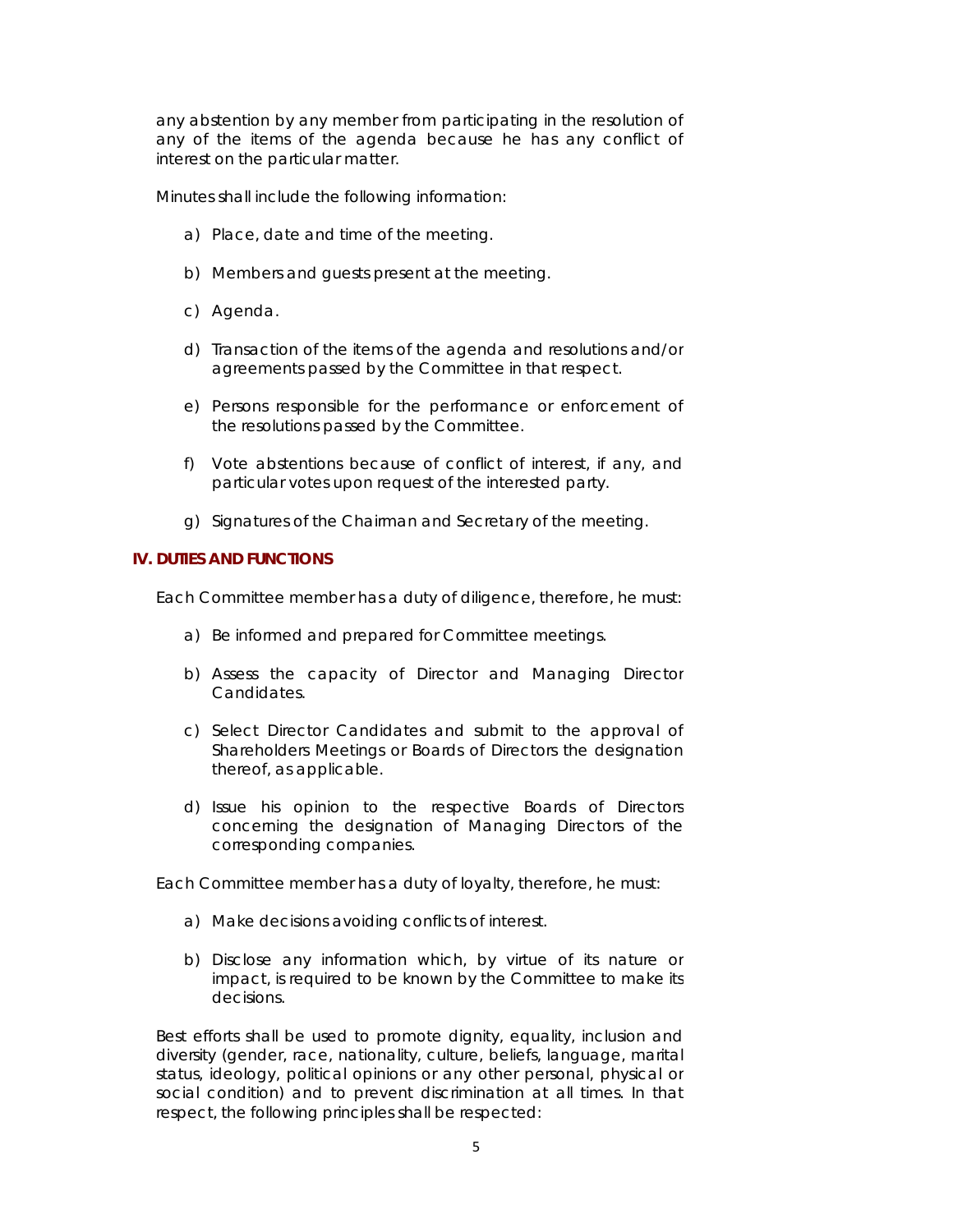- a) A work environment that promotes dignity and respect for all directors shall be encouraged. No form of intimidation, harassment or discrimination shall be tolerated.
- b) The selection, compensation, and conditions for the performance of activities of Directors are based solely on merit and skills in connection with title requirements.
- c) A culture encouraging collaboration, flexibility and equality shall be implemented for Directors to be able to contribute their maximum potential.
- d) All reasonable adjustments shall be provided for persons with disabilities.
- e) The understanding between cultures shall be encouraged.
- f) Information and training shall be offered so there are resources available to create an inclusive work environment.
- g) The commitment of all levels of the organization to diversity shall be guaranteed, especially by the Board of Directors and the executive team.

### **V. DIRECTOR SELECTION PROCESS**

The Nomination Committee shall have the authority to hire independent recruitment firms.

The recruitment firm shall be informed of the skills, knowledge, experience and dedication required from Director candidates.

- i. The firm shall propose 3 or more candidates to be considered by the Nomination Committee and shall issue a recommendation of the candidate that it considers to be the best to occupy the position of Director, taking the following skill matrix into account:
- a) Previous experience in the management of companies at a senior level, evidence of availability of knowledge and skills.
- b) Formally contribute to the internal performance of the Board of Directors with a focus on business.
- c) Contribute to an increase in the confidence of shareholders and other external entities related to the Company.
- d) Specialization in any of the following: Management, Finance, Accounting, Marketing, Economy, Internal Control, Audit, Law, Actuary, Consulting, among others.
- e) Skills to communicate with and relate to other members of the Board of Directors and Senior Officers.
- f) Commitment to act with integrity and professionalism.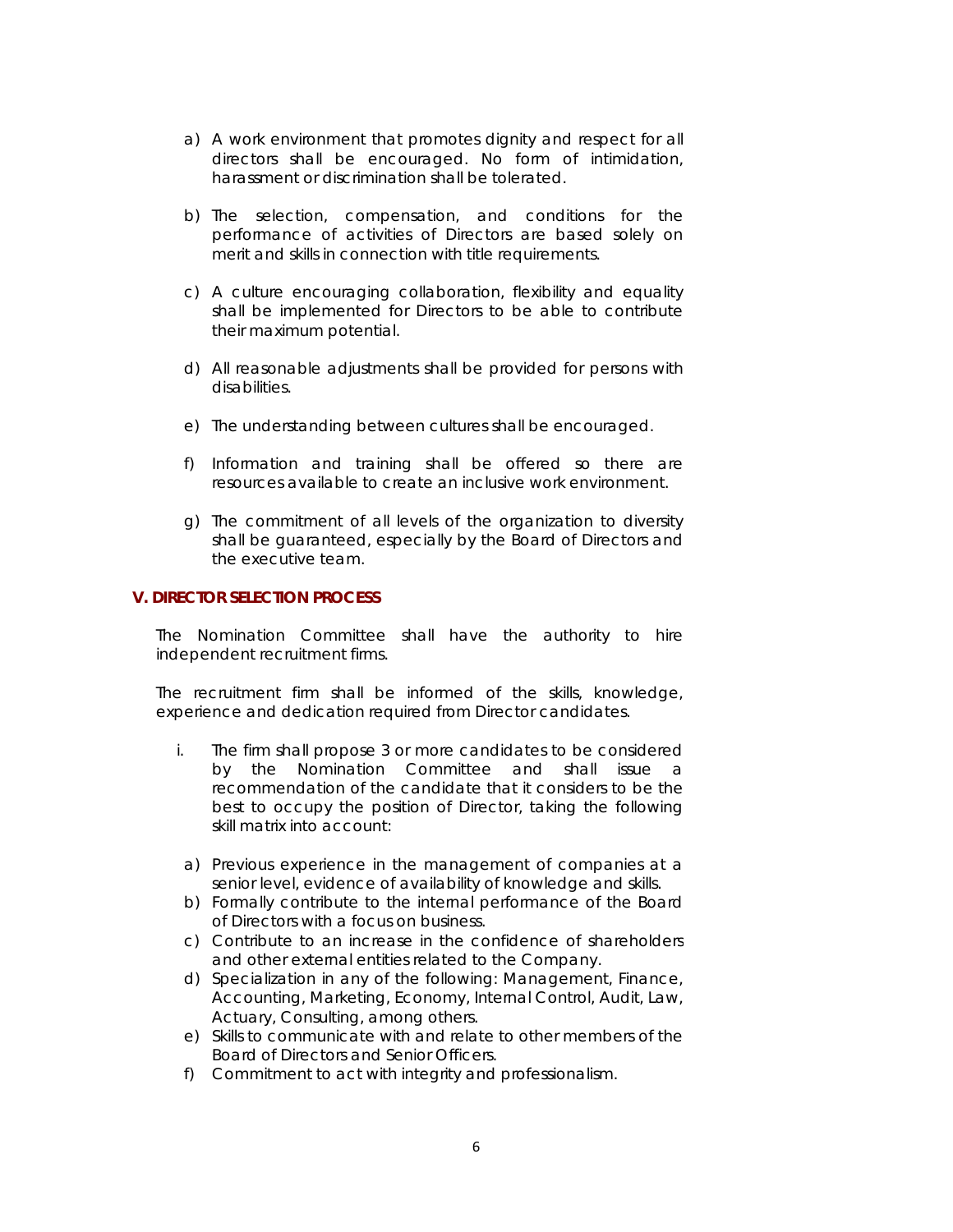- ii. Director candidates shall meet the requirements to be members of the Board of Directors and shall not have any of the limitations provided by the applicable regulations.
- iii. The Nomination Committee shall elect from the proposed candidates the person or persons proposed for approval by the corresponding General Ordinary Shareholders Meetings, seeking at all times for at least 20% of the members of the Board of Directors to be women.
- iv. Pursuant to Article Twenty-Nine of the Corporate Bylaws of GFNorte, a generational balance will be pursued, having Directors between 40 (forty) and 50 (fifty) years old, others between 50 (fifty) and 60 (sixty) years old, and another part older than 60 (sixty). By virtue of the foregoing, Independent Directors (Regular and Alternate) shall be designated for a maximum term of 9 years from the time they are first designated.

The Chairman of the Nomination Committee, by himself or through the Committee Secretary, shall propose to the respective General Ordinary Shareholders Meetings the makeup of the corresponding Boards of Directors.

After Meetings are called, the Chairman of the Nomination Committee shall deliver to the Secretary of the Boards of Directors the proposals to comprise the Boards of Directors of GFNorte, of the financial entities that are members of the Financial Group, and as the case may be, of the Sub-holding Companies, so such proposals are available to Shareholders Meetings with 15 calendar days prior to the holding of Meetings.

# **VI. DIRECTOR COMPENSATION**

The compensation to be paid to the members of the Board of Directors of GFNorte and Banorte, and to the independent members of the Board of Directors of the financial entities that comprise the Financial Group, or as the case may be, the Sub-holding Companies or Support Committees where they participate, must take into consideration any of the following non-exclusive premises:

- a) Have the necessary skills to attract talent in the market.
- b) Retain and reinforce the commitment of the members of the Board of Directors of GFNorte, of the financial entities members of the Financial Group, and as the case may be, of the Sub-holding Companies.
- c) Keep an appropriate compensation or fee cost structure according to the financial condition of GFNorte.

The Nomination Committee shall have the authority to hire specialized independent compensation firms.